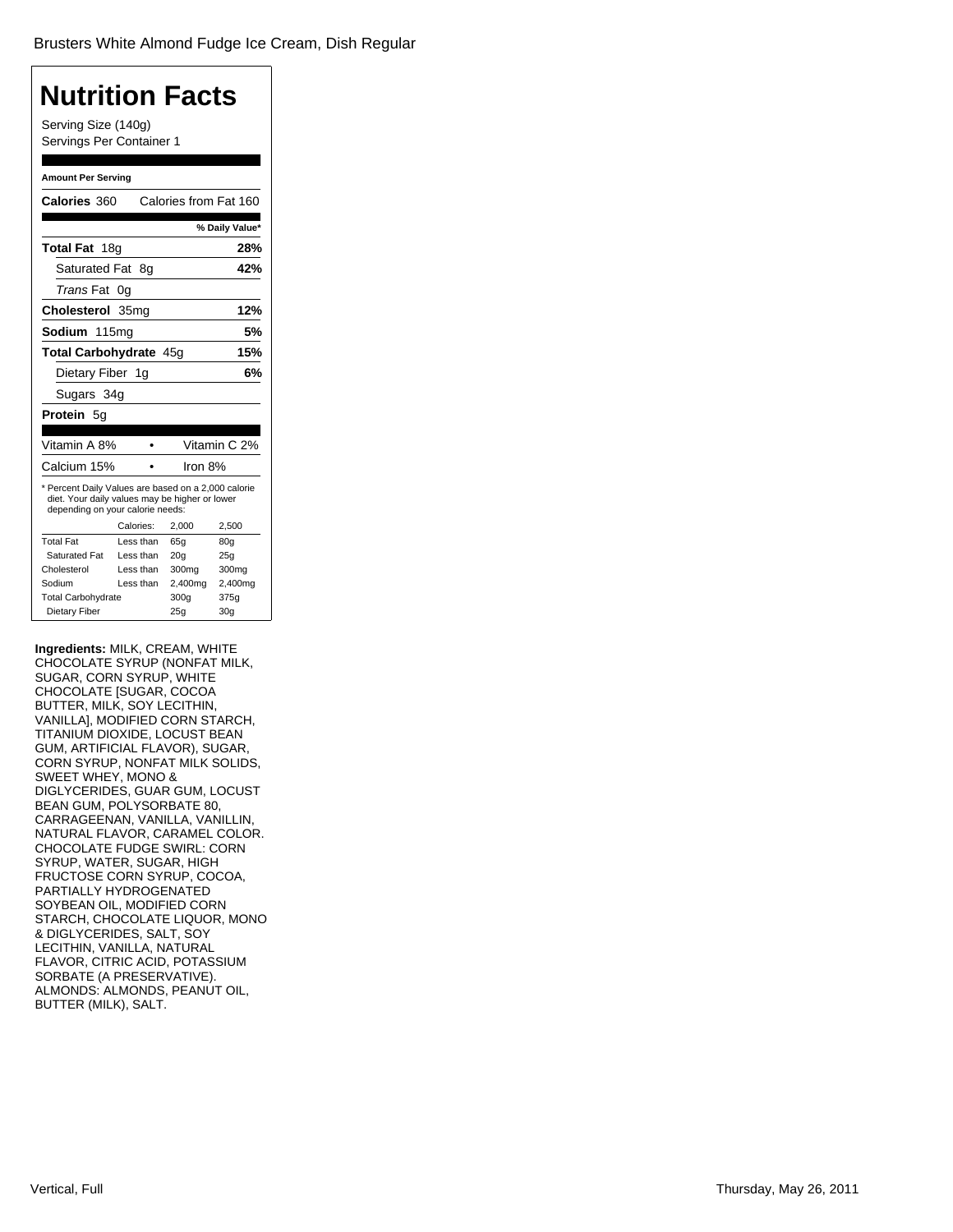| <b>Nutrition Facts</b>                                                                                                                    |                                                 |                       |                 |
|-------------------------------------------------------------------------------------------------------------------------------------------|-------------------------------------------------|-----------------------|-----------------|
|                                                                                                                                           | Serving Size (210g)<br>Servings Per Container 1 |                       |                 |
|                                                                                                                                           |                                                 |                       |                 |
| Amount Per Serving                                                                                                                        |                                                 |                       |                 |
| Calories 540                                                                                                                              |                                                 | Calories from Fat 240 |                 |
|                                                                                                                                           |                                                 |                       | % Daily Value*  |
| Total Fat 27g                                                                                                                             |                                                 |                       | 41%             |
| Saturated Fat                                                                                                                             | 12 <sub>q</sub>                                 |                       | 62%             |
| Trans Fat                                                                                                                                 | 0g                                              |                       |                 |
| Cholesterol                                                                                                                               | 55mg                                            |                       | 18%             |
| Sodium                                                                                                                                    | 170 <sub>mg</sub>                               |                       | 7%              |
|                                                                                                                                           |                                                 |                       |                 |
| Total Carbohydrate 67g<br>22%                                                                                                             |                                                 |                       |                 |
| Dietary Fiber 2g                                                                                                                          |                                                 |                       | 8%              |
| Sugars 51g                                                                                                                                |                                                 |                       |                 |
| Protein 8q                                                                                                                                |                                                 |                       |                 |
| Vitamin A 10%                                                                                                                             |                                                 |                       | Vitamin C 4%    |
|                                                                                                                                           |                                                 |                       |                 |
|                                                                                                                                           | Calcium 20%<br>Iron 15%                         |                       |                 |
| * Percent Daily Values are based on a 2,000 calorie<br>diet. Your daily values may be higher or lower<br>depending on your calorie needs: |                                                 |                       |                 |
|                                                                                                                                           | Calories:                                       | 2,000                 | 2,500           |
| <b>Total Fat</b>                                                                                                                          | Less than                                       | 65a                   | 80a             |
| Saturated Fat                                                                                                                             | Less than                                       | 20 <sub>g</sub>       | 25g             |
| Cholesterol                                                                                                                               | Less than                                       | 300mg                 | 300mg           |
| Sodium                                                                                                                                    | Less than                                       | 2,400mg               | 2,400mg         |
| Dietary Fiber                                                                                                                             | <b>Total Carbohydrate</b><br>375g<br>300q       |                       |                 |
|                                                                                                                                           |                                                 | 25g                   | 30 <sub>g</sub> |

Ingredients: MILK, CREAM, WHITE CHOCOLATE SYRUP (NONFAT MILK, SUGAR, CORN SYRUP, WHITE CHOCOLATE [SUGAR, COCOA BUTTER, MILK, SOY LECITHIN, VANILLA], MODIFIED CORN STARCH, TITANIUM DIOXIDE, LOCUST BEAN GUM, ARTIFICIAL FLAVOR), SUGAR, CORN SYRUP, NONFAT MILK SOLIDS, SWEET WHEY, MONO & DIGLYCERIDES, GUAR GUM, LOCUST BEAN GUM, POLYSORBATE 80, CARRAGEENAN, VANILLA, VANILLIN, NATURAL FLAVOR, CARAMEL COLOR. CHOCOLATE FUDGE SWIRL: CORN SYRUP, WATER, SUGAR, HIGH FRUCTOSE CORN SYRUP, COCOA, PARTIALLY HYDROGENATED SOYBEAN OIL, MODIFIED CORN STARCH, CHOCOLATE LIQUOR, MONO & DIGLYCERIDES, SALT, SOY LECITHIN, VANILLA, NATURAL FLAVOR, CITRIC ACID, POTASSIUM SORBATE (A PRESERVATIVE). ALMONDS: ALMONDS, PEANUT OIL, BUTTER (MILK), SALT.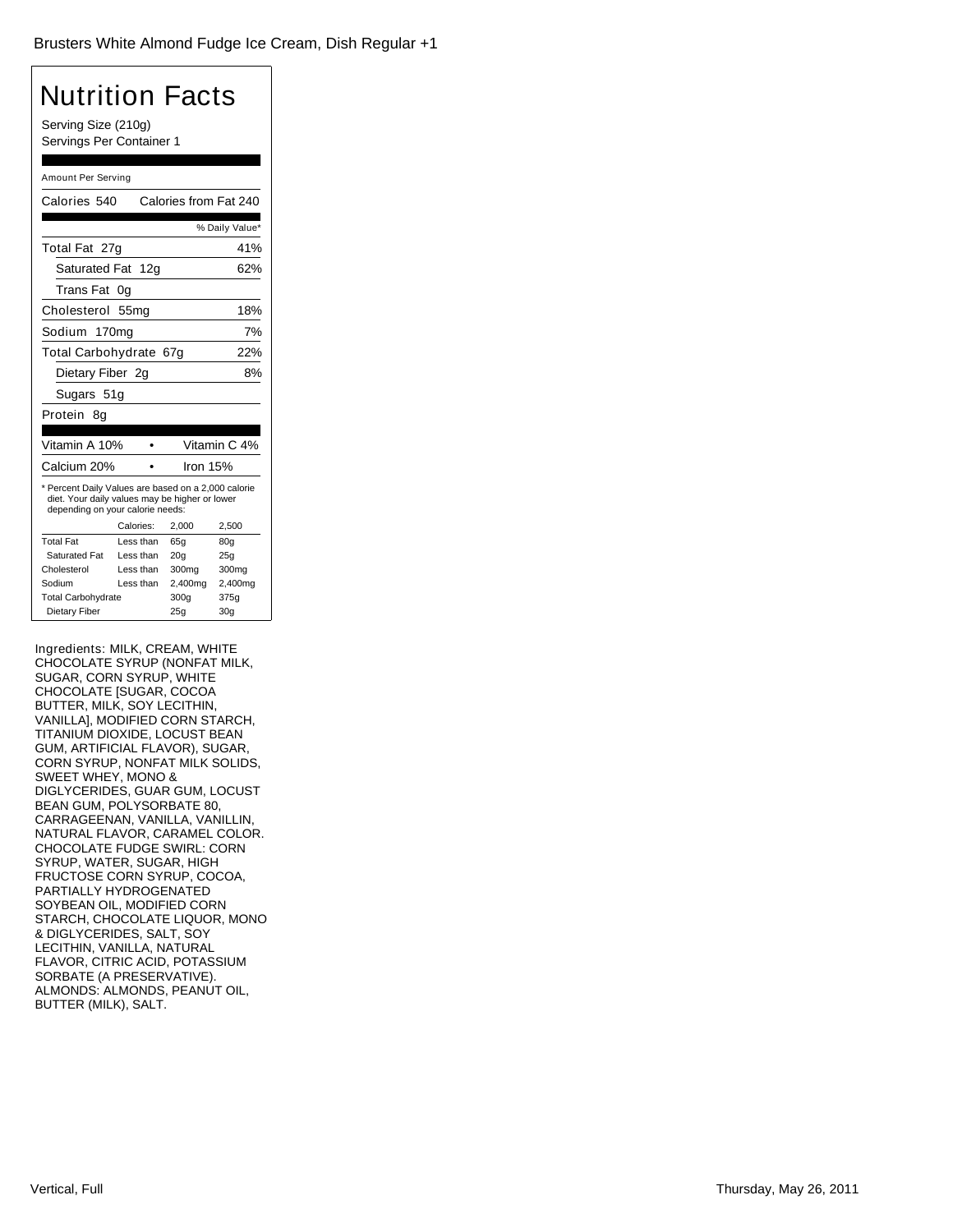| Nutrition Facts                                                                                                                           |                                           |                       |                   |
|-------------------------------------------------------------------------------------------------------------------------------------------|-------------------------------------------|-----------------------|-------------------|
| Serving Size (280g)<br>Servings Per Container 1                                                                                           |                                           |                       |                   |
|                                                                                                                                           |                                           |                       |                   |
| Amount Per Serving                                                                                                                        |                                           |                       |                   |
| Calories 720                                                                                                                              |                                           | Calories from Fat 320 |                   |
|                                                                                                                                           |                                           |                       | % Daily Value*    |
| Total Fat 36g                                                                                                                             |                                           |                       | 55%               |
| Saturated Fat                                                                                                                             | 17g                                       |                       | 83%               |
| Trans Fat                                                                                                                                 | 0a                                        |                       |                   |
| Cholesterol 70mg                                                                                                                          |                                           |                       | 24%               |
| Sodium 230mg                                                                                                                              |                                           |                       | 9%                |
| Total Carbohydrate 89g                                                                                                                    |                                           |                       | 30%               |
|                                                                                                                                           | 11%<br>Dietary Fiber 3g                   |                       |                   |
| Sugars 68g                                                                                                                                |                                           |                       |                   |
| Protein 11g                                                                                                                               |                                           |                       |                   |
| Vitamin A 15%                                                                                                                             |                                           |                       | Vitamin C 4%      |
|                                                                                                                                           | Calcium 30%<br>Iron 15%                   |                       |                   |
| * Percent Daily Values are based on a 2,000 calorie<br>diet. Your daily values may be higher or lower<br>depending on your calorie needs: |                                           |                       |                   |
|                                                                                                                                           | Calories:                                 | 2,000                 | 2,500             |
| <b>Total Fat</b>                                                                                                                          | Less than                                 | 65q                   | 80a               |
| <b>Saturated Fat</b>                                                                                                                      | Less than                                 | 20 <sub>g</sub>       | 25g               |
| Cholesterol                                                                                                                               | Less than                                 | 300mg                 | 300 <sub>mg</sub> |
|                                                                                                                                           | Sodium<br>Less than<br>2,400mg<br>2,400mg |                       |                   |
| <b>Total Carbohydrate</b><br>300g<br>375g                                                                                                 |                                           |                       |                   |
| Dietary Fiber                                                                                                                             |                                           | 25g                   | 30 <sub>g</sub>   |

Ingredients: MILK, CREAM, WHITE CHOCOLATE SYRUP (NONFAT MILK, SUGAR, CORN SYRUP, WHITE CHOCOLATE [SUGAR, COCOA BUTTER, MILK, SOY LECITHIN, VANILLA], MODIFIED CORN STARCH, TITANIUM DIOXIDE, LOCUST BEAN GUM, ARTIFICIAL FLAVOR), SUGAR, CORN SYRUP, NONFAT MILK SOLIDS, SWEET WHEY, MONO & DIGLYCERIDES, GUAR GUM, LOCUST BEAN GUM, POLYSORBATE 80, CARRAGEENAN, VANILLA, VANILLIN, NATURAL FLAVOR, CARAMEL COLOR. CHOCOLATE FUDGE SWIRL: CORN SYRUP, WATER, SUGAR, HIGH FRUCTOSE CORN SYRUP, COCOA, PARTIALLY HYDROGENATED SOYBEAN OIL, MODIFIED CORN STARCH, CHOCOLATE LIQUOR, MONO & DIGLYCERIDES, SALT, SOY LECITHIN, VANILLA, NATURAL FLAVOR, CITRIC ACID, POTASSIUM SORBATE (A PRESERVATIVE). ALMONDS: ALMONDS, PEANUT OIL, BUTTER (MILK), SALT.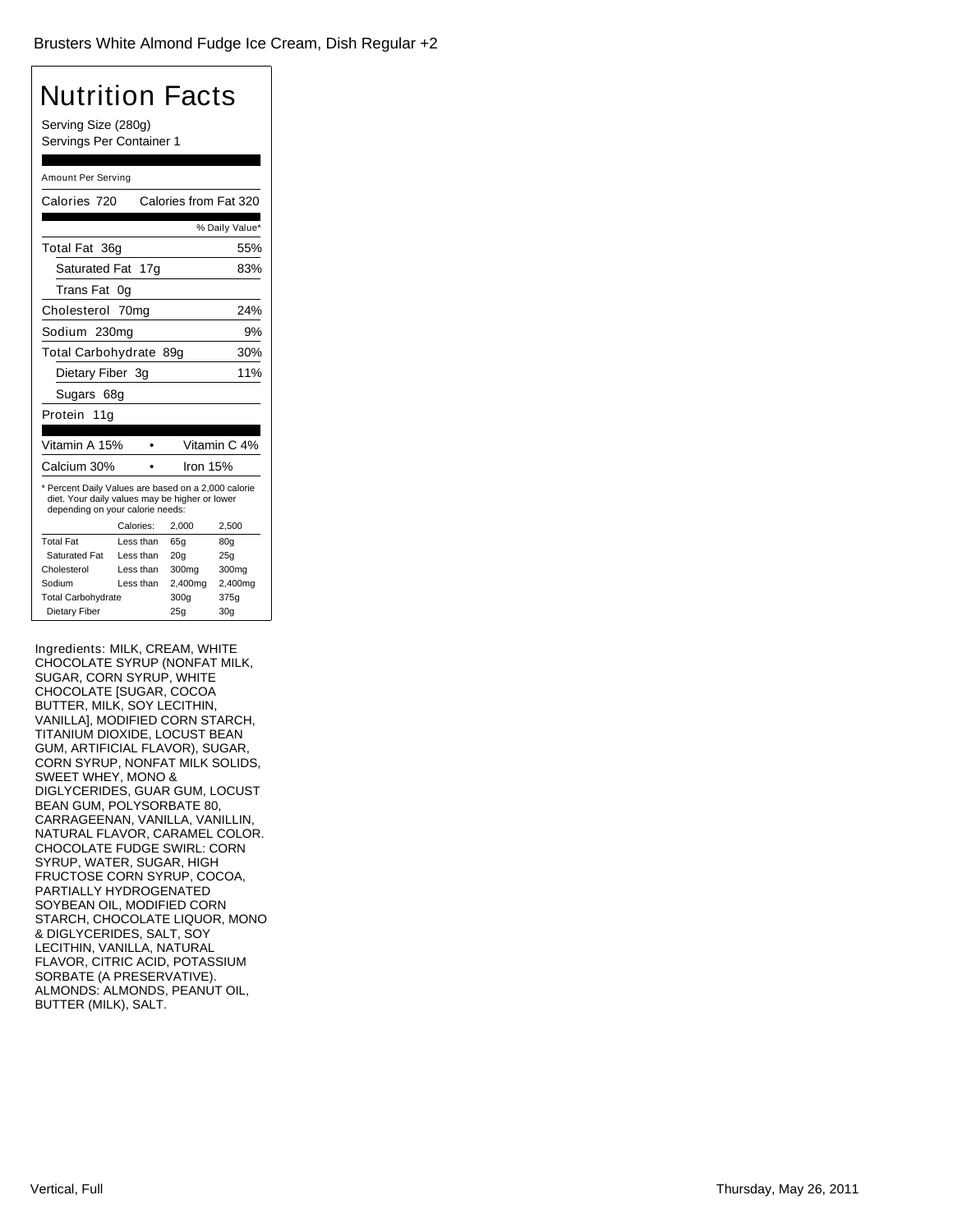Serving Size (153g) Servings Per Container 1

#### Amount Per Serving

| Calories 410           |    | Calories from Fat 160                               |
|------------------------|----|-----------------------------------------------------|
|                        |    | % Daily Value*                                      |
| Total Fat 18g          |    | 28%                                                 |
| Saturated Fat          | 8g | 42%                                                 |
| Trans Fat 0q           |    |                                                     |
| Cholesterol 35mg       |    | 12%                                                 |
| Sodium 135mg           |    | 6%                                                  |
| Total Carbohydrate 57g |    | 19%                                                 |
| Dietary Fiber 1g       |    | 6%                                                  |
| Sugars 37g             |    |                                                     |
| Protein 6q             |    |                                                     |
|                        |    |                                                     |
| Vitamin A 8%           |    | Vitamin C 2%                                        |
| Calcium 15%            |    | Iron $10%$                                          |
| diet.                  |    | * Percent Daily Values are based on a 2,000 calorie |

Ingredients: Milk, Cream, White Chocolate Syrup (Nonfat Milk, Sugar, Corn Syrup, White Chocolate [Sugar, Cocoa Butter, Milk, Soy Lecithin, Vanilla], Modified Corn Starch, Titanium Dioxide, Locust Bean Gum, Artificial Flavor), Sugar, Corn Syrup, Nonfat Milk Solids, Sweet Whey, Mono & Diglycerides, Guar Gum, Locust Bean Gum, Polysorbate 80, Carrageenan, Vanilla, Vanillin, Natural Flavor, Caramel Color. Chocolate Fudge Swirl: Corn Syrup, Water, Sugar, High Fructose Corn Syrup, Cocoa, Partially Hydrogenated Soybean Oil, Modified Corn Starch, Chocolate Liquor, Mono & Diglycerides, Salt, Soy Lecithin, Vanilla, Natural Flavor, Citric Acid, Potassium Sorbate (A Preservative). Almonds: Almonds, Peanut Oil, Butter (Milk), Salt. Sugar Cone: Enriched Wheat Flour (Enriched With Niacin, Reduced Iron, Thiamin Mononitrate, Riboflavin, Folic Acid), Tapioca Flour, Sugar, Vegetable Shortening (Soybean And/Or Canola Oil, Modified Palm Oil, Soy Lecithin, And/Or Partially Hydrogenated Soybean Oil), Oat Fiber And/Or Vegetable Fiber, Salt, Caramel Color, Artificial Flavor, Soy Lecithin.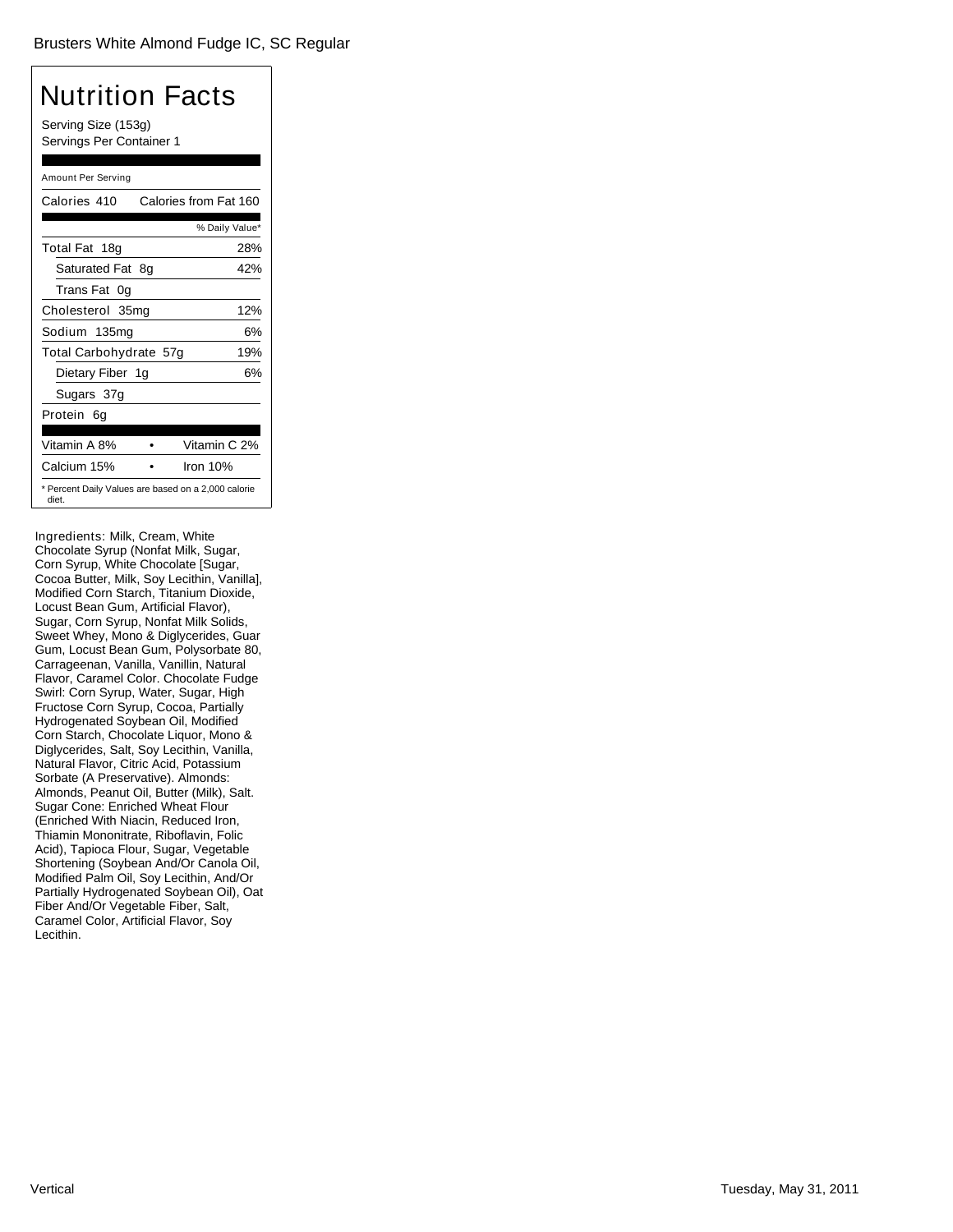Serving Size (223g) Servings Per Container 1

#### Amount Per Serving

| Calories 590                                                 | Calories from Fat 240 |
|--------------------------------------------------------------|-----------------------|
|                                                              | % Daily Value*        |
| Total Fat 27g                                                | 42%                   |
| Saturated Fat 12g                                            | 62%                   |
| Trans Fat 0q                                                 |                       |
| Cholesterol 55mg                                             | 18%                   |
| Sodium 190mg                                                 | 8%                    |
| Total Carbohydrate 79g                                       | 26%                   |
| Dietary Fiber 2g                                             | 8%                    |
| Sugars 54g                                                   |                       |
| Protein 9q                                                   |                       |
|                                                              |                       |
| Vitamin A 10%                                                | Vitamin C 4%          |
| Calcium 25%                                                  | Iron $15%$            |
| * Percent Daily Values are based on a 2,000 calorie<br>diet. |                       |

Ingredients: Milk, Cream, White Chocolate Syrup (Nonfat Milk, Sugar, Corn Syrup, White Chocolate [Sugar, Cocoa Butter, Milk, Soy Lecithin, Vanilla], Modified Corn Starch, Titanium Dioxide, Locust Bean Gum, Artificial Flavor), Sugar, Corn Syrup, Nonfat Milk Solids, Sweet Whey, Mono & Diglycerides, Guar Gum, Locust Bean Gum, Polysorbate 80, Carrageenan, Vanilla, Vanillin, Natural Flavor, Caramel Color. Chocolate Fudge Swirl: Corn Syrup, Water, Sugar, High Fructose Corn Syrup, Cocoa, Partially Hydrogenated Soybean Oil, Modified Corn Starch, Chocolate Liquor, Mono & Diglycerides, Salt, Soy Lecithin, Vanilla, Natural Flavor, Citric Acid, Potassium Sorbate (A Preservative). Almonds: Almonds, Peanut Oil, Butter (Milk), Salt. Sugar Cone: Enriched Wheat Flour (Enriched With Niacin, Reduced Iron, Thiamin Mononitrate, Riboflavin, Folic Acid), Tapioca Flour, Sugar, Vegetable Shortening (Soybean And/Or Canola Oil, Modified Palm Oil, Soy Lecithin, And/Or Partially Hydrogenated Soybean Oil), Oat Fiber And/Or Vegetable Fiber, Salt, Caramel Color, Artificial Flavor, Soy Lecithin.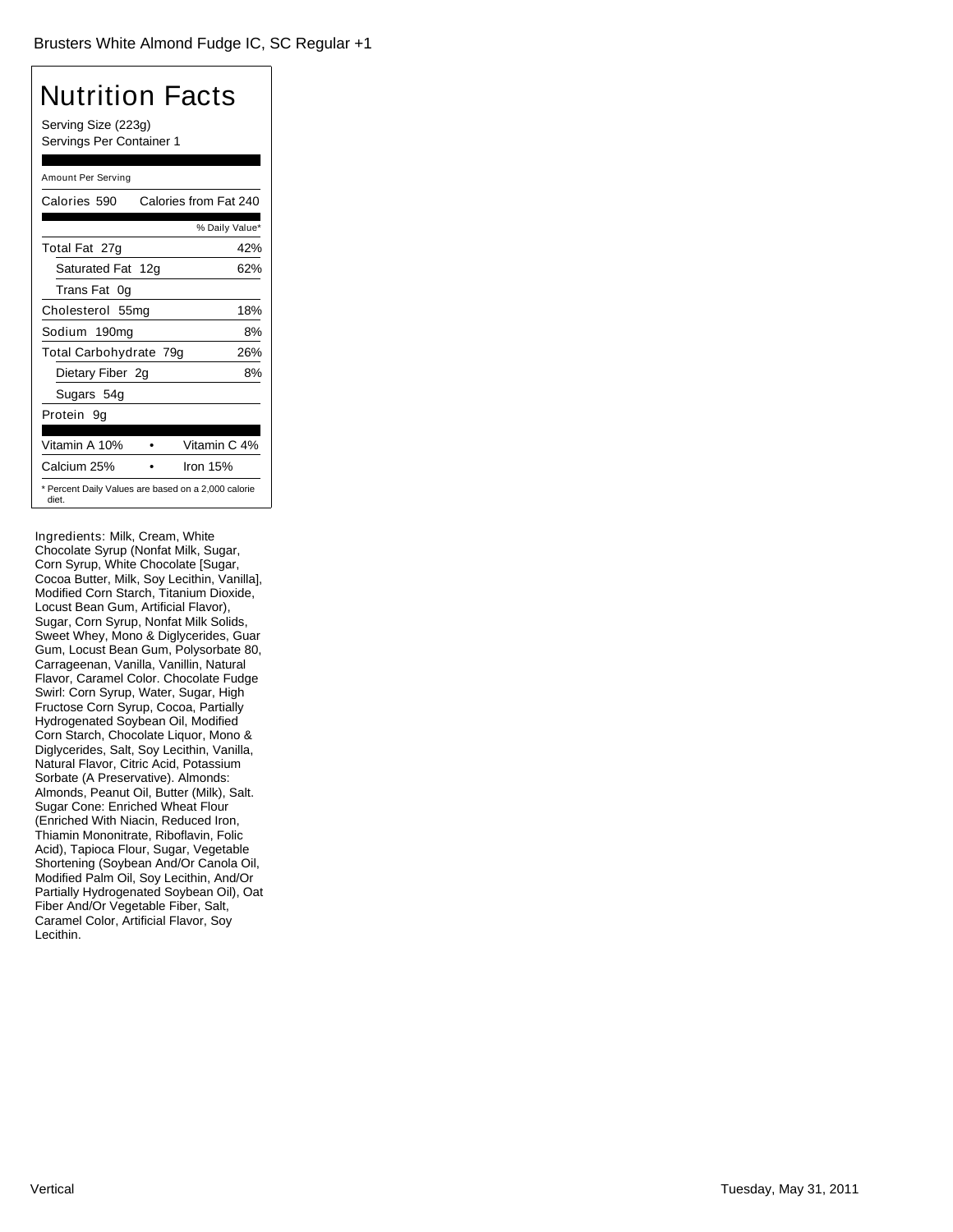Serving Size (293g) Servings Per Container 1

#### Amount Per Serving

| Calories 780            | Calories from Fat 330                               |
|-------------------------|-----------------------------------------------------|
|                         | % Daily Value*                                      |
| Total Fat 36g           | 56%                                                 |
| Saturated Fat 17g       | 83%                                                 |
| Trans Fat 0g            |                                                     |
| Cholesterol 70mg        | 24%                                                 |
| Sodium 250mg            | 10%                                                 |
| Total Carbohydrate 101g | 34%                                                 |
| Dietary Fiber 3g        | 11%                                                 |
| Sugars 71g              |                                                     |
| Protein 11a             |                                                     |
|                         |                                                     |
| Vitamin A 15%           | Vitamin C 4%                                        |
| Calcium 30%             | Iron 20%                                            |
| diet.                   | * Percent Daily Values are based on a 2,000 calorie |

Ingredients: Milk, Cream, White Chocolate Syrup (Nonfat Milk, Sugar, Corn Syrup, White Chocolate [Sugar, Cocoa Butter, Milk, Soy Lecithin, Vanilla], Modified Corn Starch, Titanium Dioxide, Locust Bean Gum, Artificial Flavor), Sugar, Corn Syrup, Nonfat Milk Solids, Sweet Whey, Mono & Diglycerides, Guar Gum, Locust Bean Gum, Polysorbate 80, Carrageenan, Vanilla, Vanillin, Natural Flavor, Caramel Color. Chocolate Fudge Swirl: Corn Syrup, Water, Sugar, High Fructose Corn Syrup, Cocoa, Partially Hydrogenated Soybean Oil, Modified Corn Starch, Chocolate Liquor, Mono & Diglycerides, Salt, Soy Lecithin, Vanilla, Natural Flavor, Citric Acid, Potassium Sorbate (A Preservative). Almonds: Almonds, Peanut Oil, Butter (Milk), Salt. Sugar Cone: Enriched Wheat Flour (Enriched With Niacin, Reduced Iron, Thiamin Mononitrate, Riboflavin, Folic Acid), Tapioca Flour, Sugar, Vegetable Shortening (Soybean And/Or Canola Oil, Modified Palm Oil, Soy Lecithin, And/Or Partially Hydrogenated Soybean Oil), Oat Fiber And/Or Vegetable Fiber, Salt, Caramel Color, Artificial Flavor, Soy Lecithin.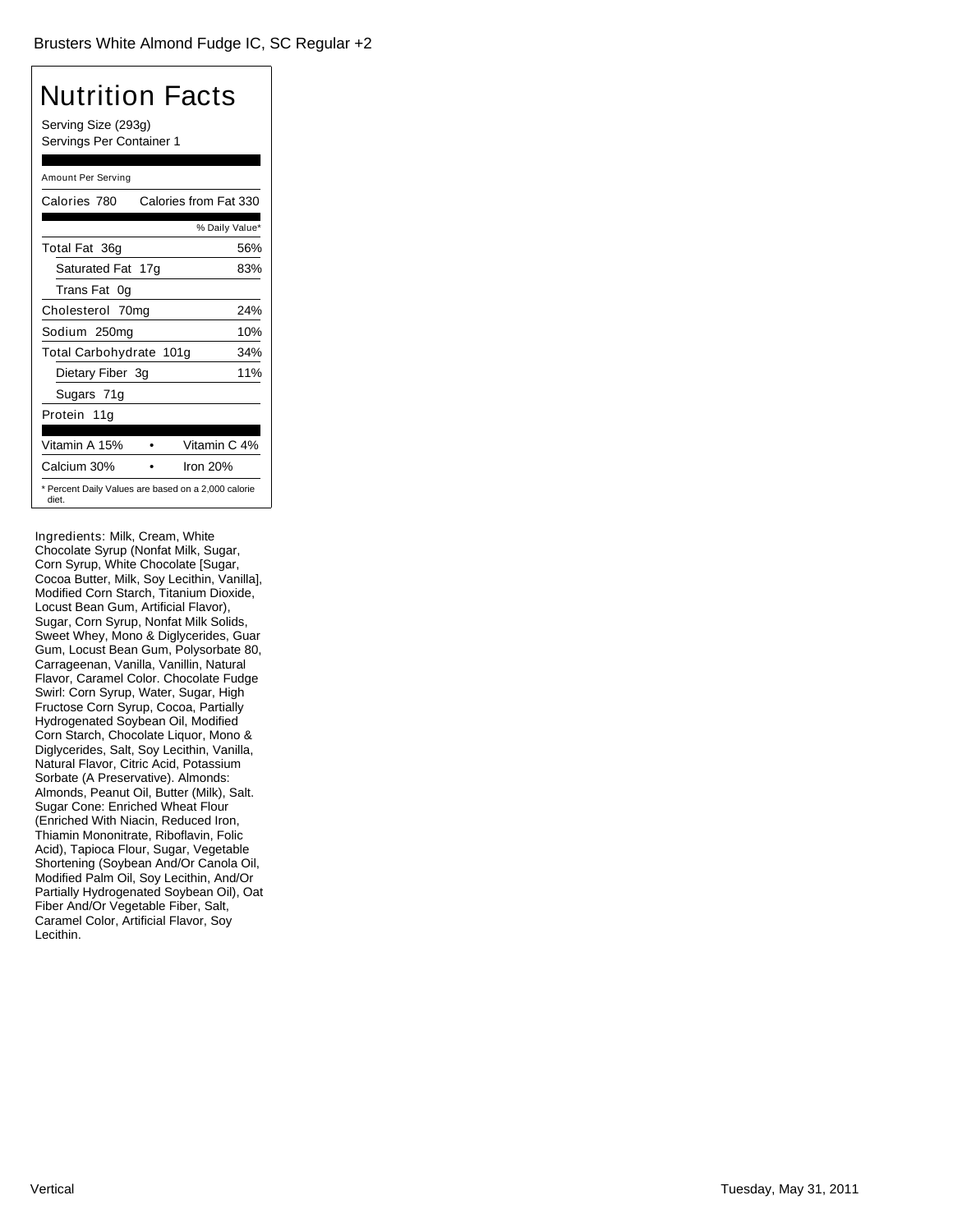Serving Size (146g) Servings Per Container 1

#### Amount Per Serving

| Calories 380                                                 |    | Calories from Fat 160 |
|--------------------------------------------------------------|----|-----------------------|
|                                                              |    | % Daily Value*        |
| Total Fat 18g                                                |    | 28%                   |
| Saturated Fat                                                | 8g | 42%                   |
| Trans Fat 0q                                                 |    |                       |
| Cholesterol 35mg                                             |    | 12%                   |
| Sodium 125mg                                                 |    | 5%                    |
| Total Carbohydrate 50g                                       |    | 17%                   |
| Dietary Fiber 1g                                             |    | 6%                    |
| Sugars 34g                                                   |    |                       |
| Protein 6q                                                   |    |                       |
|                                                              |    |                       |
| Vitamin A 8%                                                 |    | Vitamin C 2%          |
| Calcium 15%                                                  |    | Iron $10%$            |
| * Percent Daily Values are based on a 2,000 calorie<br>diet. |    |                       |

Ingredients: Milk, Cream, White Chocolate Syrup (Nonfat Milk, Sugar, Corn Syrup, White Chocolate [Sugar, Cocoa Butter, Milk, Soy Lecithin, Vanilla], Modified Corn Starch, Titanium Dioxide, Locust Bean Gum, Artificial Flavor), Sugar, Corn Syrup, Nonfat Milk Solids, Sweet Whey, Mono & Diglycerides, Guar Gum, Locust Bean Gum, Polysorbate 80, Carrageenan, Vanilla, Vanillin, Natural Flavor, Caramel Color. Chocolate Fudge Swirl: Corn Syrup, Water, Sugar, High Fructose Corn Syrup, Cocoa, Partially Hydrogenated Soybean Oil, Modified Corn Starch, Chocolate Liquor, Mono & Diglycerides, Salt, Soy Lecithin, Vanilla, Natural Flavor, Citric Acid, Potassium Sorbate (A Preservative). Almonds: Almonds, Peanut Oil, Butter (Milk), Salt. Cake Cone: Enriched Wheat Flour (Enriched With Niacin, Reduced Iron, Thiamin Mononitrate, Riboflavin, Folic Acid), Tapioca Flour, Sugar, Vegetable Oil Shortening (Soybean And/Or Canola Oil, Modified Palm Oil, Soy Lecithin, And/Or Partially Hydrogenated Soybean Oil), Leavening (Sodium Bicarbonate, Ammonium Bicarbonate), Salt, Natural Flavor, Annatto (Vegetable Color).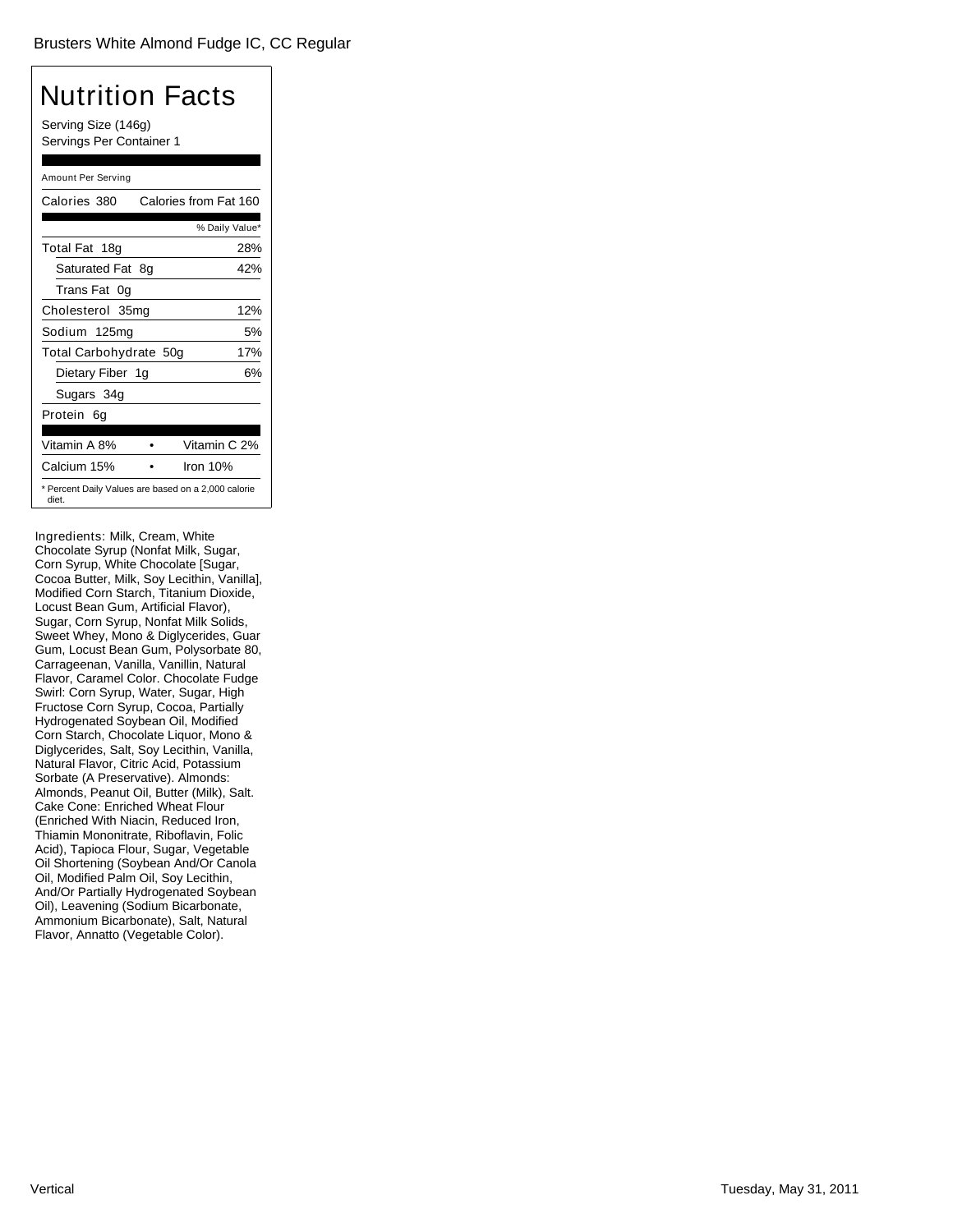Serving Size (216g) Servings Per Container 1

#### Amount Per Serving

| Calories 570                                                 | Calories from Fat 240 |
|--------------------------------------------------------------|-----------------------|
|                                                              | % Daily Value*        |
| Total Fat 27g                                                | 42%                   |
| Saturated Fat 12g                                            | 62%                   |
| Trans Fat 0q                                                 |                       |
| Cholesterol 55mg                                             | 18%                   |
| Sodium 180mg                                                 | 8%                    |
| Total Carbohydrate 72g                                       | 24%                   |
| Dietary Fiber 2g                                             | 8%                    |
| Sugars 51g                                                   |                       |
| Protein 9q                                                   |                       |
|                                                              |                       |
| Vitamin A 10%                                                | Vitamin C 4%          |
| Calcium 20%                                                  | Iron $15%$            |
| * Percent Daily Values are based on a 2,000 calorie<br>diet. |                       |

Ingredients: Milk, Cream, White Chocolate Syrup (Nonfat Milk, Sugar, Corn Syrup, White Chocolate [Sugar, Cocoa Butter, Milk, Soy Lecithin, Vanilla], Modified Corn Starch, Titanium Dioxide, Locust Bean Gum, Artificial Flavor), Sugar, Corn Syrup, Nonfat Milk Solids, Sweet Whey, Mono & Diglycerides, Guar Gum, Locust Bean Gum, Polysorbate 80, Carrageenan, Vanilla, Vanillin, Natural Flavor, Caramel Color. Chocolate Fudge Swirl: Corn Syrup, Water, Sugar, High Fructose Corn Syrup, Cocoa, Partially Hydrogenated Soybean Oil, Modified Corn Starch, Chocolate Liquor, Mono & Diglycerides, Salt, Soy Lecithin, Vanilla, Natural Flavor, Citric Acid, Potassium Sorbate (A Preservative). Almonds: Almonds, Peanut Oil, Butter (Milk), Salt. Cake Cone: Enriched Wheat Flour (Enriched With Niacin, Reduced Iron, Thiamin Mononitrate, Riboflavin, Folic Acid), Tapioca Flour, Sugar, Vegetable Oil Shortening (Soybean And/Or Canola Oil, Modified Palm Oil, Soy Lecithin, And/Or Partially Hydrogenated Soybean Oil), Leavening (Sodium Bicarbonate, Ammonium Bicarbonate), Salt, Natural Flavor, Annatto (Vegetable Color).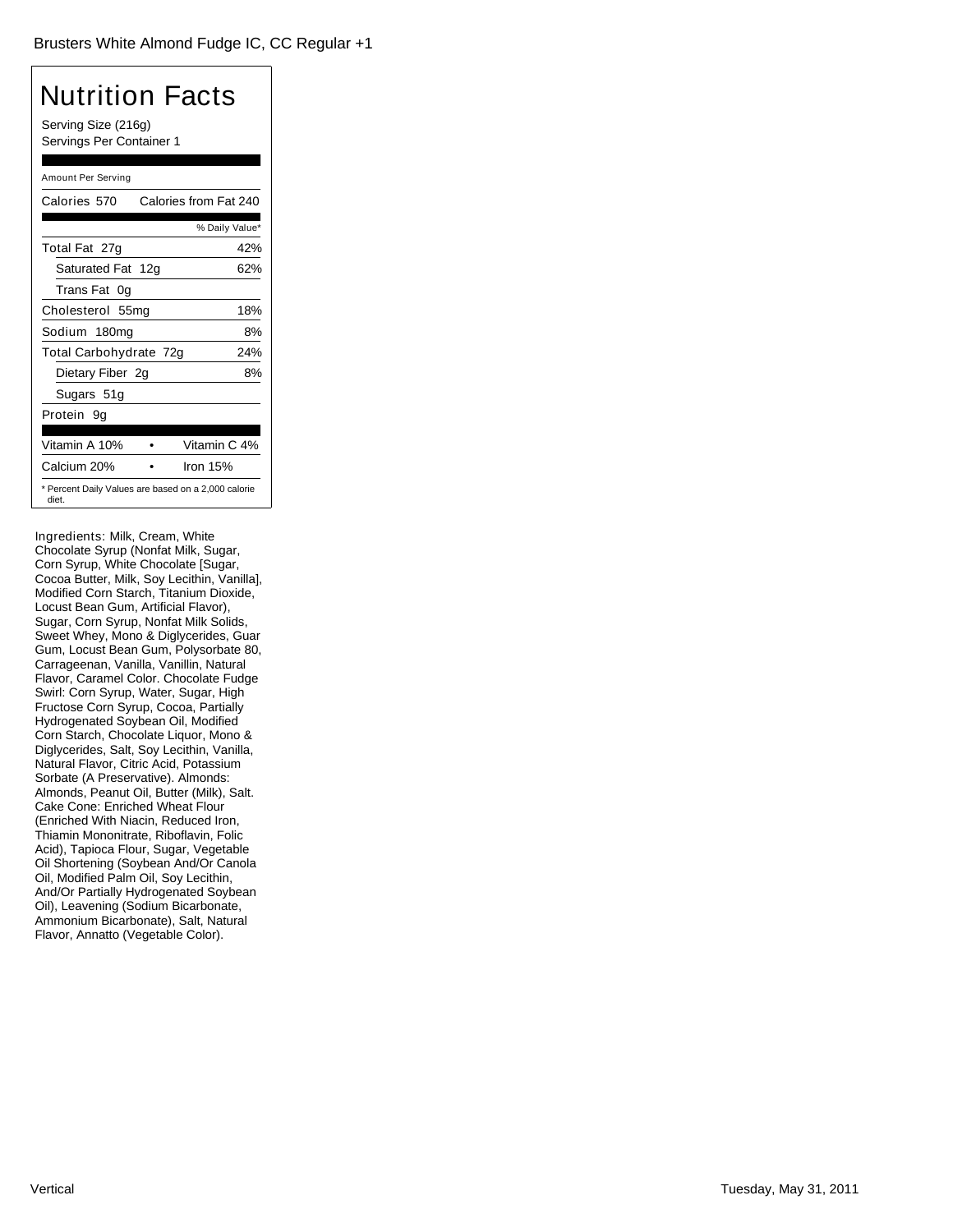Serving Size (286g) Servings Per Container 1

#### Amount Per Serving

| Calories 750                                                 | Calories from Fat 320 |
|--------------------------------------------------------------|-----------------------|
|                                                              | % Daily Value*        |
| Total Fat 36g                                                | 55%                   |
| Saturated Fat 17g                                            | 83%                   |
| Trans Fat 0g                                                 |                       |
| Cholesterol 70mg                                             | 24%                   |
| Sodium 240mg                                                 | 10%                   |
| Total Carbohydrate 94g                                       | 31%                   |
| Dietary Fiber 3g                                             | 11%                   |
| Sugars 68g                                                   |                       |
| Protein 11a                                                  |                       |
|                                                              |                       |
| Vitamin A 15%                                                | Vitamin C 4%          |
| Calcium 30%                                                  | Iron 20%              |
| * Percent Daily Values are based on a 2,000 calorie<br>diet. |                       |

Ingredients: Milk, Cream, White Chocolate Syrup (Nonfat Milk, Sugar, Corn Syrup, White Chocolate [Sugar, Cocoa Butter, Milk, Soy Lecithin, Vanilla], Modified Corn Starch, Titanium Dioxide, Locust Bean Gum, Artificial Flavor), Sugar, Corn Syrup, Nonfat Milk Solids, Sweet Whey, Mono & Diglycerides, Guar Gum, Locust Bean Gum, Polysorbate 80, Carrageenan, Vanilla, Vanillin, Natural Flavor, Caramel Color. Chocolate Fudge Swirl: Corn Syrup, Water, Sugar, High Fructose Corn Syrup, Cocoa, Partially Hydrogenated Soybean Oil, Modified Corn Starch, Chocolate Liquor, Mono & Diglycerides, Salt, Soy Lecithin, Vanilla, Natural Flavor, Citric Acid, Potassium Sorbate (A Preservative). Almonds: Almonds, Peanut Oil, Butter (Milk), Salt. Cake Cone: Enriched Wheat Flour (Enriched With Niacin, Reduced Iron, Thiamin Mononitrate, Riboflavin, Folic Acid), Tapioca Flour, Sugar, Vegetable Oil Shortening (Soybean And/Or Canola Oil, Modified Palm Oil, Soy Lecithin, And/Or Partially Hydrogenated Soybean Oil), Leavening (Sodium Bicarbonate, Ammonium Bicarbonate), Salt, Natural Flavor, Annatto (Vegetable Color).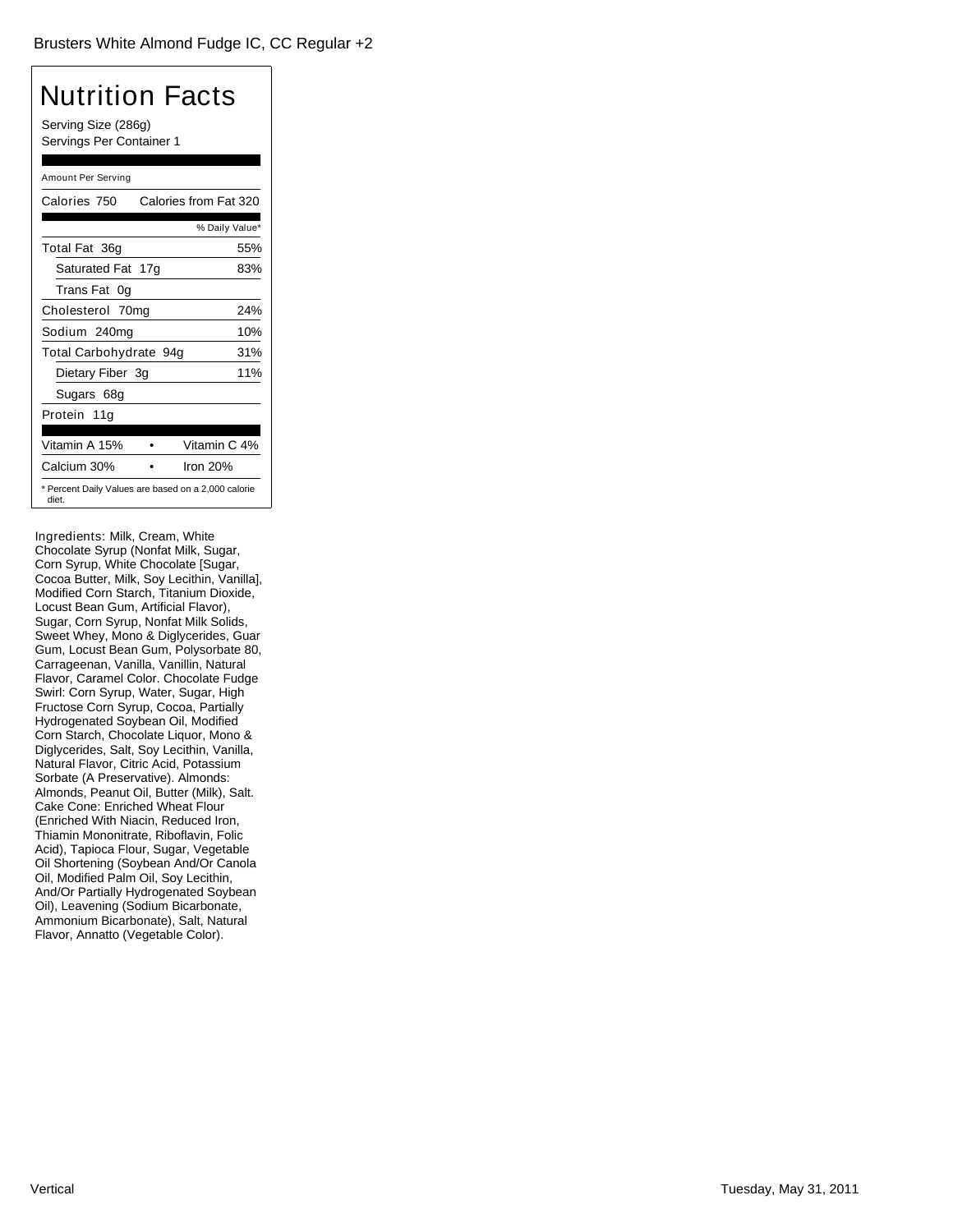Serving Size (170g) Servings Per Container 1

#### Amount Per Serving

| Calories 490           | Calories from Fat 190                               |
|------------------------|-----------------------------------------------------|
|                        | % Daily Value*                                      |
| Total Fat 21g          | 32%                                                 |
| Saturated Fat 9q       | 46%                                                 |
| Trans Fat 0q           |                                                     |
| Cholesterol 45mg       | 15%                                                 |
| Sodium 115mg           | 5%                                                  |
| Total Carbohydrate 67g | 22%                                                 |
| Dietary Fiber 1g       | 6%                                                  |
| Sugars 44g             |                                                     |
| Protein 7g             |                                                     |
|                        |                                                     |
| Vitamin A 8%           | Vitamin C 2%                                        |
| Calcium 15%            | Iron $10%$                                          |
| diet.                  | * Percent Daily Values are based on a 2,000 calorie |

Ingredients: Milk, Cream, White Chocolate Syrup (Nonfat Milk, Sugar, Corn Syrup, White Chocolate [Sugar, Cocoa Butter, Milk, Soy Lecithin, Vanilla], Modified Corn Starch, Titanium Dioxide, Locust Bean Gum, Artificial Flavor), Sugar, Corn Syrup, Nonfat Milk Solids, Sweet Whey, Mono & Diglycerides, Guar Gum, Locust Bean Gum, Polysorbate 80, Carrageenan, Vanilla, Vanillin, Natural Flavor, Caramel Color. Chocolate Fudge Swirl: Corn Syrup, Water, Sugar, High Fructose Corn Syrup, Cocoa, Partially Hydrogenated Soybean Oil, Modified Corn Starch, Chocolate Liquor, Mono & Diglycerides, Salt, Soy Lecithin, Vanilla, Natural Flavor, Citric Acid, Potassium Sorbate (A Preservative). Almonds: Almonds, Peanut Oil, Butter (Milk), Salt. Waffle Cone: Enriched Bleached Wheat Flour (Enriched With Niacin, Reduced Iron, Thiamin Mononitrate, Riboflavin, Folic Acid), Sugar, Vegetable Shortening (Partially Hydrogenated Soybean And Cottonseed Oils), Whole Egg, Artificial Flavor (Including Maltodextrin, Modified Cornstarch, Butter, Buttermilk), Dextrose, Soy Lecithin, Artificial Vanilla Flavor.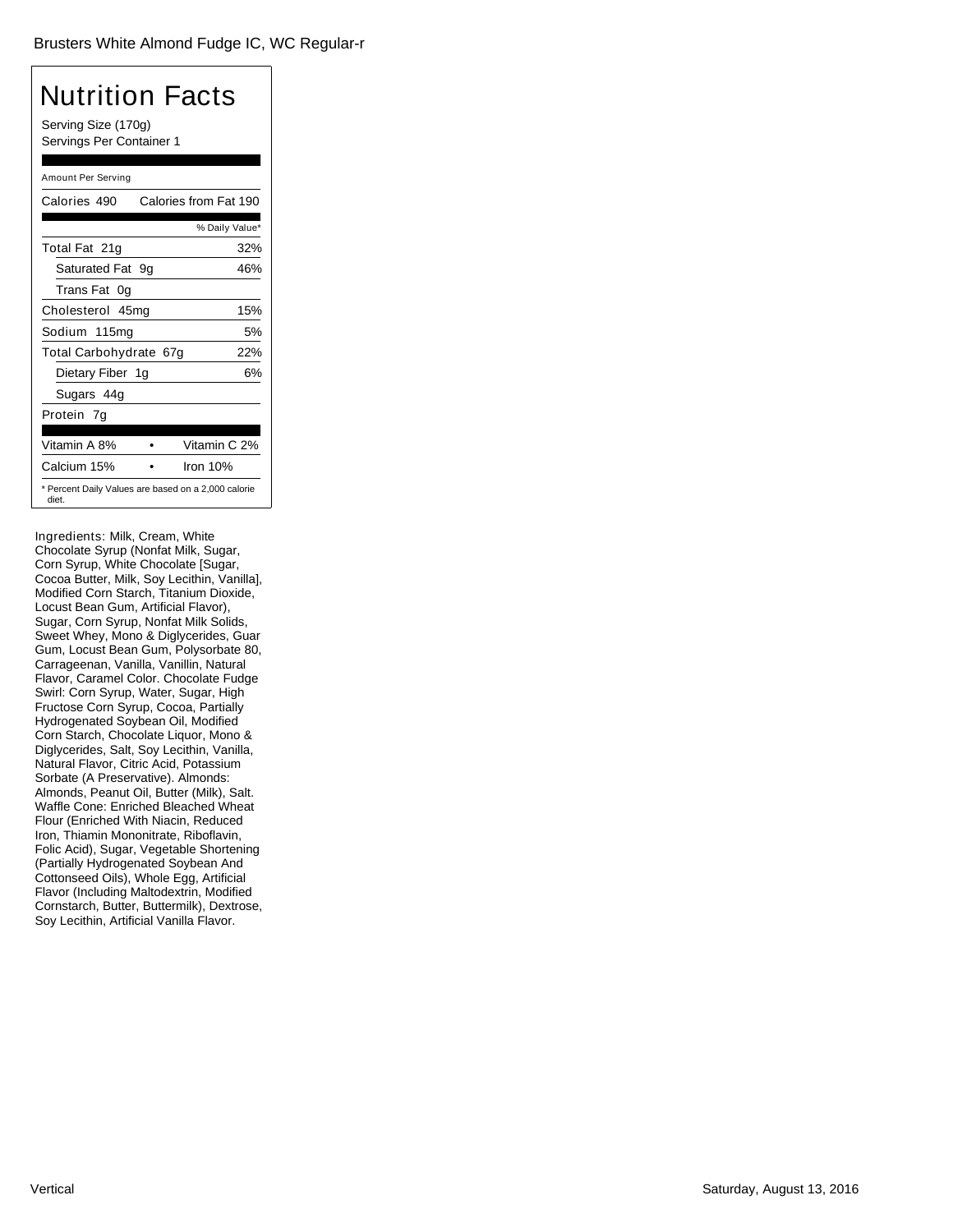Serving Size (240g) Servings Per Container 1

#### Amount Per Serving

| Calories 670           | Calories from Fat 270                               |
|------------------------|-----------------------------------------------------|
|                        | % Daily Value*                                      |
| Total Fat 30g          | 46%                                                 |
| Saturated Fat 13g      | 66%                                                 |
| Trans Fat 0q           |                                                     |
| Cholesterol 60mg       | 21%                                                 |
| Sodium 170mg           | 7%                                                  |
| Total Carbohydrate 90g | 30%                                                 |
| Dietary Fiber 2g       | 8%                                                  |
| Sugars 61g             |                                                     |
| Protein 10a            |                                                     |
|                        |                                                     |
| Vitamin A 10%          | Vitamin C 4%                                        |
| Calcium 20%            | Iron 15%                                            |
| diet.                  | * Percent Daily Values are based on a 2,000 calorie |

Ingredients: Milk, Cream, White Chocolate Syrup (Nonfat Milk, Sugar, Corn Syrup, White Chocolate [Sugar, Cocoa Butter, Milk, Soy Lecithin, Vanilla], Modified Corn Starch, Titanium Dioxide, Locust Bean Gum, Artificial Flavor), Sugar, Corn Syrup, Nonfat Milk Solids, Sweet Whey, Mono & Diglycerides, Guar Gum, Locust Bean Gum, Polysorbate 80, Carrageenan, Vanilla, Vanillin, Natural Flavor, Caramel Color. Chocolate Fudge Swirl: Corn Syrup, Water, Sugar, High Fructose Corn Syrup, Cocoa, Partially Hydrogenated Soybean Oil, Modified Corn Starch, Chocolate Liquor, Mono & Diglycerides, Salt, Soy Lecithin, Vanilla, Natural Flavor, Citric Acid, Potassium Sorbate (A Preservative). Almonds: Almonds, Peanut Oil, Butter (Milk), Salt. Waffle Cone: Enriched Bleached Wheat Flour (Enriched With Niacin, Reduced Iron, Thiamin Mononitrate, Riboflavin, Folic Acid), Sugar, Vegetable Shortening (Partially Hydrogenated Soybean And Cottonseed Oils), Whole Egg, Artificial Flavor (Including Maltodextrin, Modified Cornstarch, Butter, Buttermilk), Dextrose, Soy Lecithin, Artificial Vanilla Flavor.